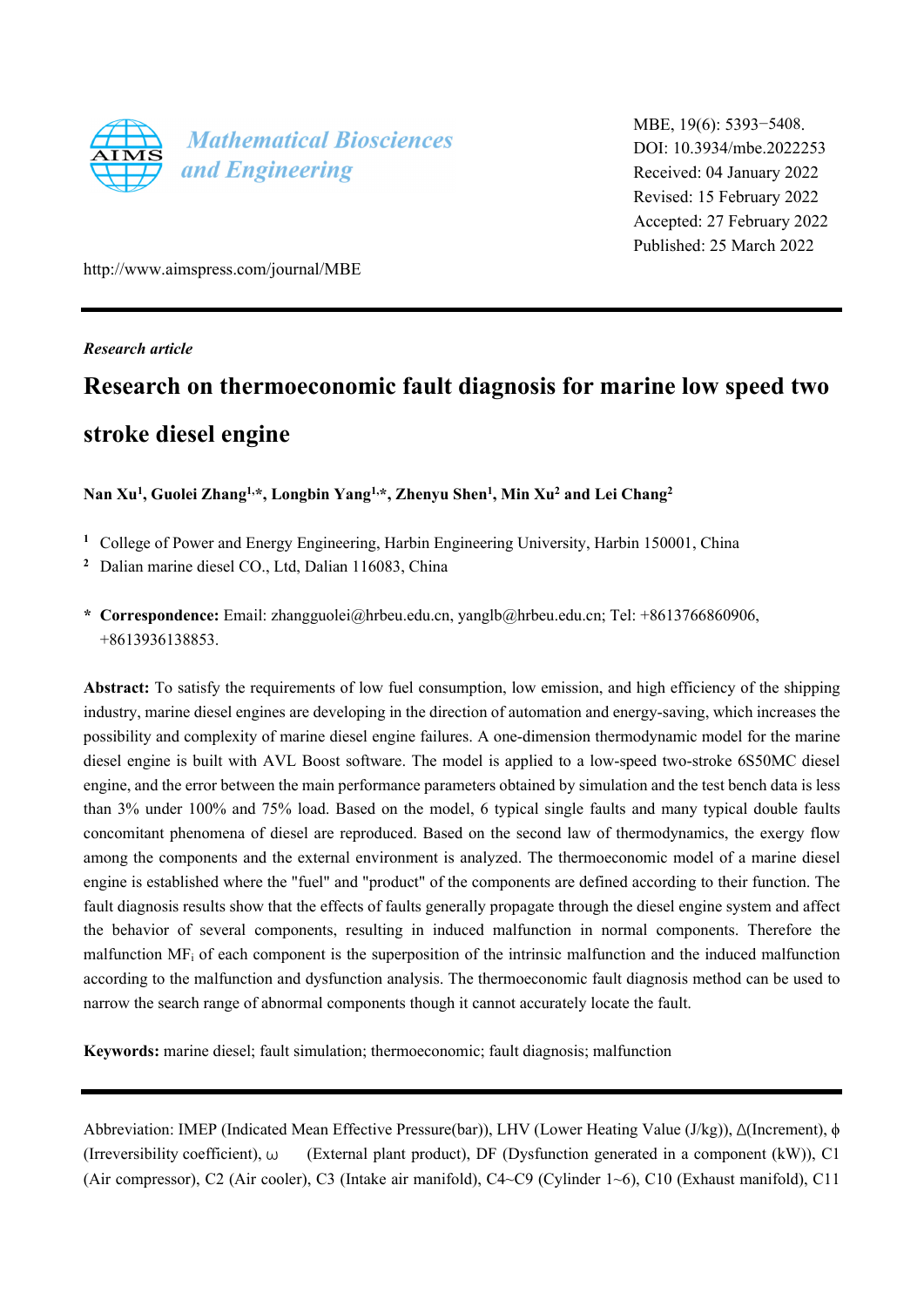(Turbine),  $E_{xa}$  (air exergy flow (kW)),  $E_{xa}$  (exhaust gas exergy flow (kW)), F (Fuel exergy of a component (kW)), I (Irreversibility of a component (kW)),

k (Specific exergy consumption(-)), MF (Malfunction of a component (kW), n (Number of components), P (Product exergy of a component (kW)),  $W_T$  (power provided by the turbine (kW)),

W (output power of cylinder (kW)), i,j (Index for numerating of components or exergy flows), tot (Total plant)

#### **1. Introduction**

As the main power of ship propulsion, the marine diesel engine is also the core equipment of the ship power plant. Ocean transportation puts forward the requirements of low consumption, low emission, and high efficiency for ships. Marine diesel engines are constantly developing towards automation and energy saving. The working performance is continuously improved and the degree of automation is getting higher and higher, but at the same time, the maintenance and overhaul of the ship's main engine have also increased greatly, thus increasing the possibility and complexity of failure.

In addition, the marine diesel engine is a very complicated system due to the existence of the turbocharger and all the other subsystems. These engines have a lot of advantages, including high efficiency, high power concentration, and long operational lifetime [1,2]. Although the efficiency of marine diesel engines is very important, the priority of reliability is higher to maximize the safety of ships.

A failure in the marine diesel engine will threaten the safety of the crew. In recent years, to improve the reliability of the marine diesel engine, the maintenance of the marine diesel engine is developing in the direction of predictive actions [3].

The research shows that the diesel engine system is nonlinear, and the diesel engine system failures are caused by many factors. A diesel engine system contains many subsystems, which influence each other.

During the working process of the diesel engine, due to factors such as wear, fatigue, aging and other factors of a certain subsystem, the operating state of other subsystems will be changed, and the characteristics of the fault will be distorted during the propagation process. In addition, there is more than one propagation path. Resulting in a phenomenon that a source of failure may be manifested as a failure of multiple subsystems.

Therefore, the failure source and the failure manifestation are not a simple one-to-one mapping relationship. It may happen that one fault source corresponds to multiple fault manifestations, but also that multiple fault sources correspond to one fault manifestation, and multiple failure sources correspond to the cross-coupling phenomenon of multiple failure manifestations. In summary, diesel engine failure has the characteristics of propagation, coupling, and unknowability.

Engineers usually use measurable parameters such as exhaust temperature and cylinder pressure diagrams to test the performance of marine diesel engines. These parameters are affected by the characteristics of diesel engines, and in most cases, it is difficult to determine the cause of failure [4,5].

Thermoeconomics is a technology based on the second law of thermodynamics. A·Valero [6,7] proposed the concepts of "Fuel" and "Product" and established a general model based on this.

The resource consumed by each component is defined as fuel, and its useful output is defined as a product. The loss caused by irreversibility is called irreversible loss. Based on cost balance and appropriate cost allocation rules [8], which allows the analyst to disaggregate the additional fuel consumption into contributions associated with the malfunctions occurring in each specific component, to determine the main cause of performance degradation. Thermal economy diagnosis has high theoretical potential, but in most applications, it is difficult to obtain effective results. Because the change of one component in the system will affect all components in the system through the interaction of mass flow and energy flow, and affect the parameters of other components.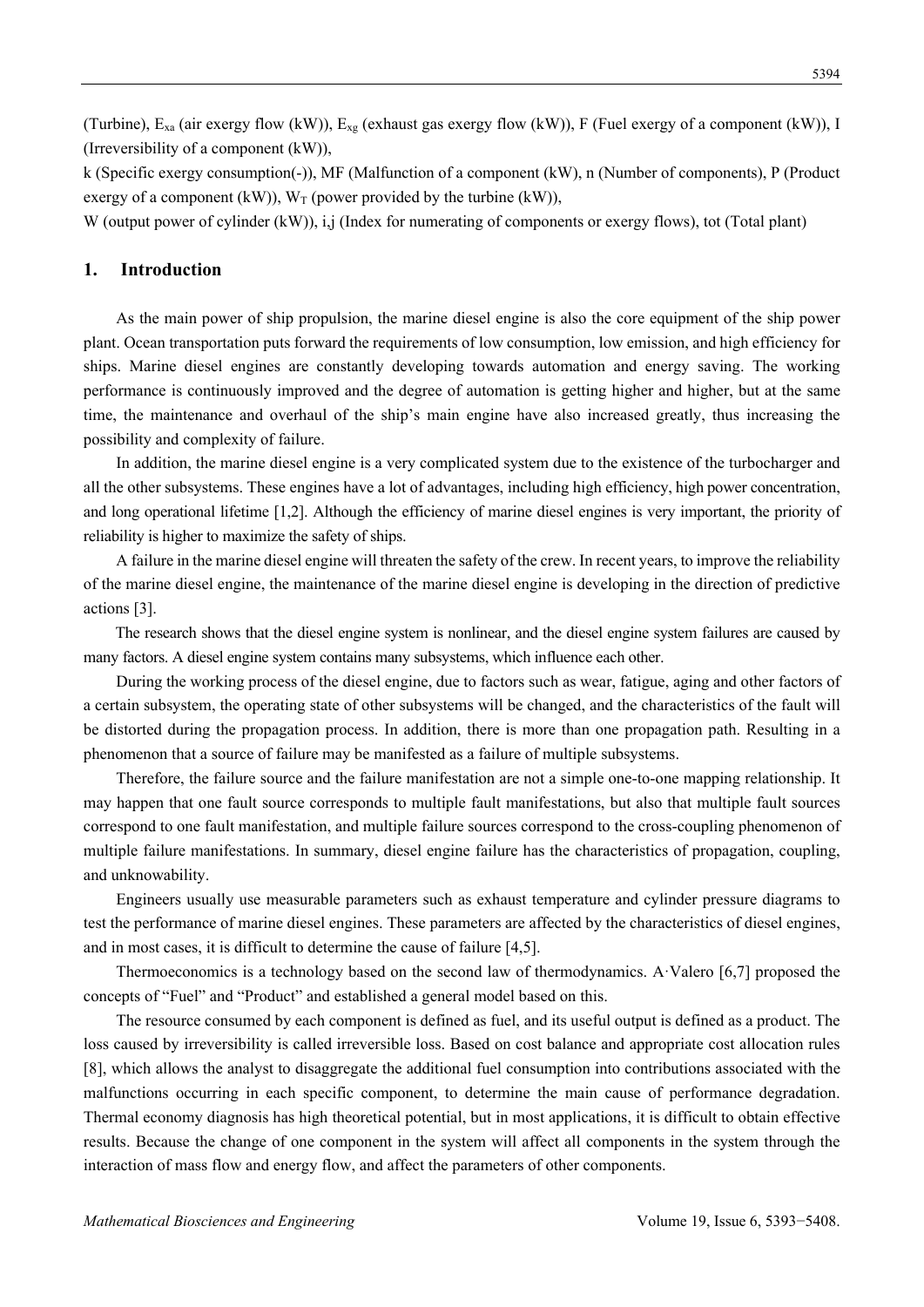Therefore, the true origin of the malfunction is likely to be obscured by all the consequent induced effects. The direction towards an effective diagnostic procedure should be able to distinguish between intrinsic and induced effects [9−12].

In the present work, thermoeconomic faults diagnosis of diesel engine is a pioneeristic approach to detect single or multiple faults and quantify their impact in terms of additional energy consumption. The thermoeconomic fault diagnosis describes the propagation phenomenon of faults in the diesel engine system from the perspective of the second law of thermodynamics, and could be used to solve the problem of diesel engine fault diagnosis in complex situations. The thermal economics fault diagnosis method can effectively narrow the search range of abnormal components, in addition, the method can accurately quantify the economic loss caused by the failure, and provide a basis for ship health management.

# **2. Methodology**

# *2.1. The engine simulation model*

To guarantee a good response and an accurate model, especially when failures are introduced, a one-dimensional wave action model is constructed using AVL Boost, which is widely used by the scientific community [13−18].

 The simulation model of the MAN 6S50 MC-C8.1 diesel engine was built with AVLBoost© v2020, Table 1 shows the general characteristics of the marine diesel engine. The diesel engine consists of 6 cylinders in line with a rated power of 9960 kW @ 127 rpm. A turbocharger boost air pressure in the constant pressure air manifolds. The air that comes from the compressor is mixed and cooled in the air cooler before the air manifold. A constant pressure exhaust gas manifolds from which the gas flows into the turbines.

| Parameters            | Values                   |
|-----------------------|--------------------------|
| Rated power           | 9960 kW                  |
| Rated speed           | $127$ rpm                |
| Number of cylinders   | 6                        |
| Cylinder bore         | $500 \text{ mm}$         |
| Stroke                | $2000$ mm                |
| Connecting rod length | 2050 mm                  |
| Displacement volume   | $0.39 \text{ m}^3$       |
| Compression ratio     | 21:1                     |
| Turbocharger type     | TCA66-21*2               |
| Bypass valve diameter | $61$ mm                  |
| <b>LHV</b>            | $4.292 \times 10^7$ J/kg |
| Fire order            | $1 - 5 - 3 - 4 - 2 - 6$  |

# **Table 1.** Specification of diesel engine.

# *2.2. Model validation*

The engine shop test is used in validation, which is obtained from the data report of the official shop trials. Validation of the model is carried out by comparing simulation and experimental main parameters mean values.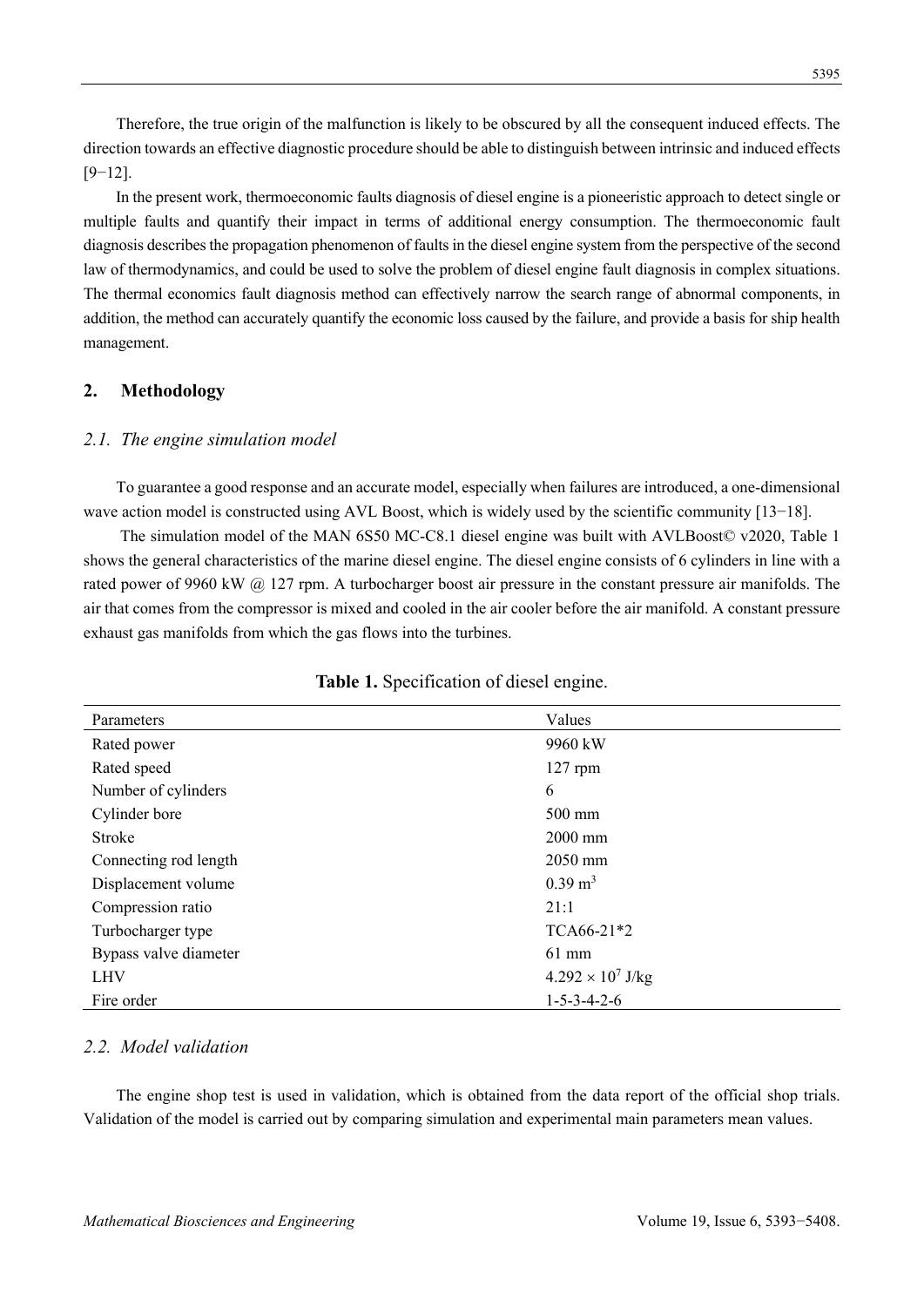| Engine load                              |              |               |         |              |               |                        |              |               |                        |
|------------------------------------------|--------------|---------------|---------|--------------|---------------|------------------------|--------------|---------------|------------------------|
| Parameter                                | $100\%$      |               |         | 75%          |               |                        | 50%          |               |                        |
|                                          | Measur<br>ed | Simulate<br>d | Error%  | Measur<br>ed | Simula<br>ted | Error<br>$\frac{0}{0}$ | Measur<br>ed | Simula<br>ted | Error<br>$\frac{0}{0}$ |
| Power(kW)                                | 9960.0<br>0  | 9993.26       | 0.33    | 7472.4<br>9  | 7546.3<br>9   | 0.99                   | 4980.0       | 4568.7<br>5   | $-8.26$                |
| $P_{\text{BOOST}}$ (bar)                 | 4.00         | 3.96          | $-1.00$ | 3.15         | 3.08          | $-2.16$                | 2.27         | 2.07          | $-8.95$                |
| Compressor Outlet<br>Temperature (K)     | 475.28       | 475.2         | $-0.02$ | 435.72       | 436.64        | 0.21                   | 393.80       | 378.56        | $-3.87$                |
| Air Mass Flow (kg/s)                     | 25.22        | 24.71         | $-2.03$ | 19.69        | 19.03         | $-3.36$                | 13.81        | 12.38         | $-10.33$               |
| Air Cooler Outlet<br>Temperature (K)     | 310.41       | 309.90        | $-0.16$ | 307.64       | 308.24        | 0.19                   | 304.71       | 293.65        | $-3.63$                |
| Air Manifold<br>Temperature $(K)$        | 334.30       | 320.20        | $-4.22$ | 331.99       | 318.51        | $-4.06$                | 329.55       | 301.56        | $-8.49$                |
| IMEP (bar)                               | 20.00        | 20.05         | 0.25    | 16.51        | 16.68         | 1.01                   | 11.45        | 10.50         | $-8.28$                |
| Turbocharger Inlet<br>Temperature (K)    | 679.77       | 695.04        | 2.25    | 649.18       | 661.80        | 1.94                   | 669.88       | 628.28        | $-6.21$                |
| Turbocharger Inlet<br>Pressure (bar)     | 3.75         | 3.73          | $-0.53$ | 2.81         | 2.77          | $-1.48$                | 575.10       | 562.23        | $-2.24$                |
| Turbocharger Outlet<br>Temperature $(K)$ | 518.93       | 528.60        | 1.86    | 520.87       | 540.57        | 3.78                   | 1.98         | 1.82          | $-7.92$                |

**Table 2.** Comparison between simulated and experimental mean values.

Table 2 shows a comparison between mean values of performance and representative thermodynamic variables provided by simulation with respect to those measured in the test bench. Table 2 indicates that the model simulates engine behavior with good precision. The difference between simulation and experimental values is less than 5%, although less precision in some parameters for low load operating points.

Therefore, it is considered that the model is adjusted and validated satisfactorily, so it can be used as a failure simulation platform without the need to produce them in a real diesel engine.

#### *2.3. Failure simulation*

Once the model has been adjusted and validated, failures are introduced one by one. The term "failure" here is intended as "soft failure", that is, a fault that only causes equipment performance degradation, but does not cause the component to stop operating.

The one-dimensional diesel engine model built in this paper considers the influence of wave dynamics on the mass flow of the cylinder, and each failure is realized through a series of reasonable modifications to the parameters that define the fault. The relevant work of the two-stroke diesel engine fault simulator can be found in [19−23].

# 2.3.1. Air compressor failure

The compressor failure is usually caused by dust accumulation in the impeller or diffuser as well as damages that produce changes in geometry. The compressor failure is simulated by reducing the isentropic efficiency and the air mass flow rate  $(-5\%, -10\%, -15\%)$  of the compressor.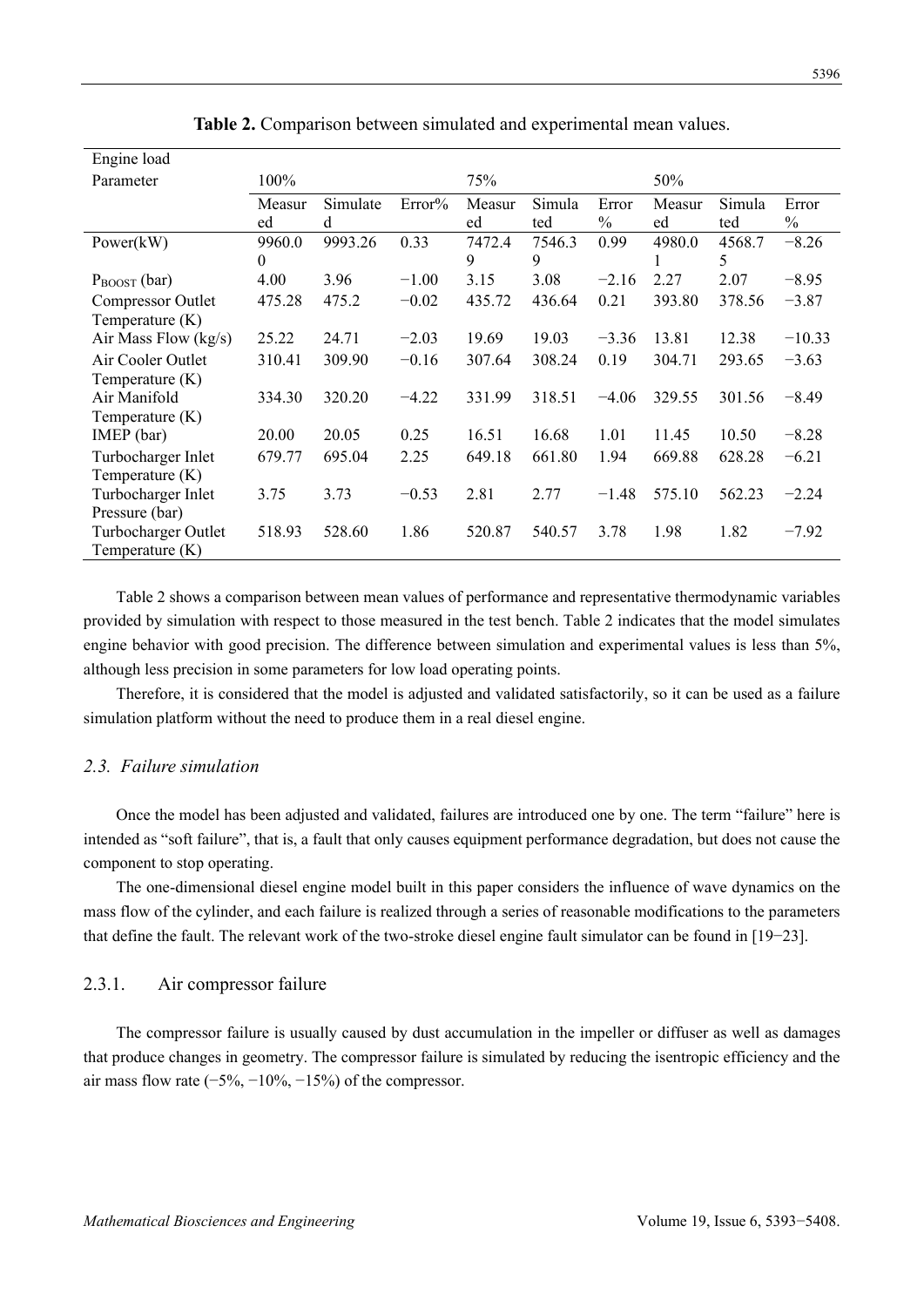# 2.3.2. Air cooler failure

The air cooler failure is usually caused by the increase of fouling on the inner wall of the air cooler, which will produce an excessive pressure drop and a reduction of cooling capacity. The air cooler failure is simulated by reducing the isentropic efficiency (−5%, −10%, −15%) and increasing the inlet and outlet pressure variation of the air cooler.

# 2.3.3. Intake air manifold leakage

The failure of the intake manifold is usually due to the lack of sealing by cracks in material or pipe joints connected to the air intake manifold. A 20 mm diameter tube is created without restrictions in the intake manifold open to the atmosphere. The value of the discharge coefficient of this tube is respectively  $(0.1, 0.2, 0.4)$ .

# 2.3.4. Cylinder failure: (the combustion duration extended)

This kind of cylinder failure is usually caused by the fault of the fuel injection system or the carbon accumulation of the nozzle, which will lead to poor fuel atomization and combustion performance. Modify the combustion duration angle in the double vibe law of cylinder 1, by adding  $5^\circ$ ,  $10^\circ$  and  $15^\circ$  respectively to simulate this failure.

#### 2.3.5. Exhaust manifold leakage

The failure of the exhaust manifold is usually due to the lack of sealing by cracks in material or pipe joints connected to the exhaust manifold. A 20 mm diameter tube is created without restrictions in the exhaust manifold open to the atmosphere. The value of discharge coefficient of this tube is respectively  $(0.1, 0.2, 0.4)$ .

# 2.3.6. Turbine failure

The turbine failure is usually caused by dust accumulation in the impeller or diffuser as well as damages that produce changes in geometry. The turbine failure is simulated by reducing the isentropic efficiency and the air mass flow rate  $(-5\%, -10\%, -15\%)$  of the turbine.

#### *2.4. Fundamentals of thermoeconomic diagnosis*

An important concept in structural theory is "fuel" and "product". Valero proposed that "fuel" and "product" generally refer to the input and output of a subsystem; there will be irreversible loss in the actual process, a certain amount of exergy loss will occur. Using the concept of fuel and product, the exergy balance formula a component is:

$$
F = P + I \tag{1}
$$

where,  $F$  : fuel;  $P$  : product;  $I$  : irreversible loss.

# 2.4.1. Unit exergy consumption

We define the unit exergy consumption as the number of exergy units that each component requires from the production of the rest of the components, to obtain an exergy unit of its product: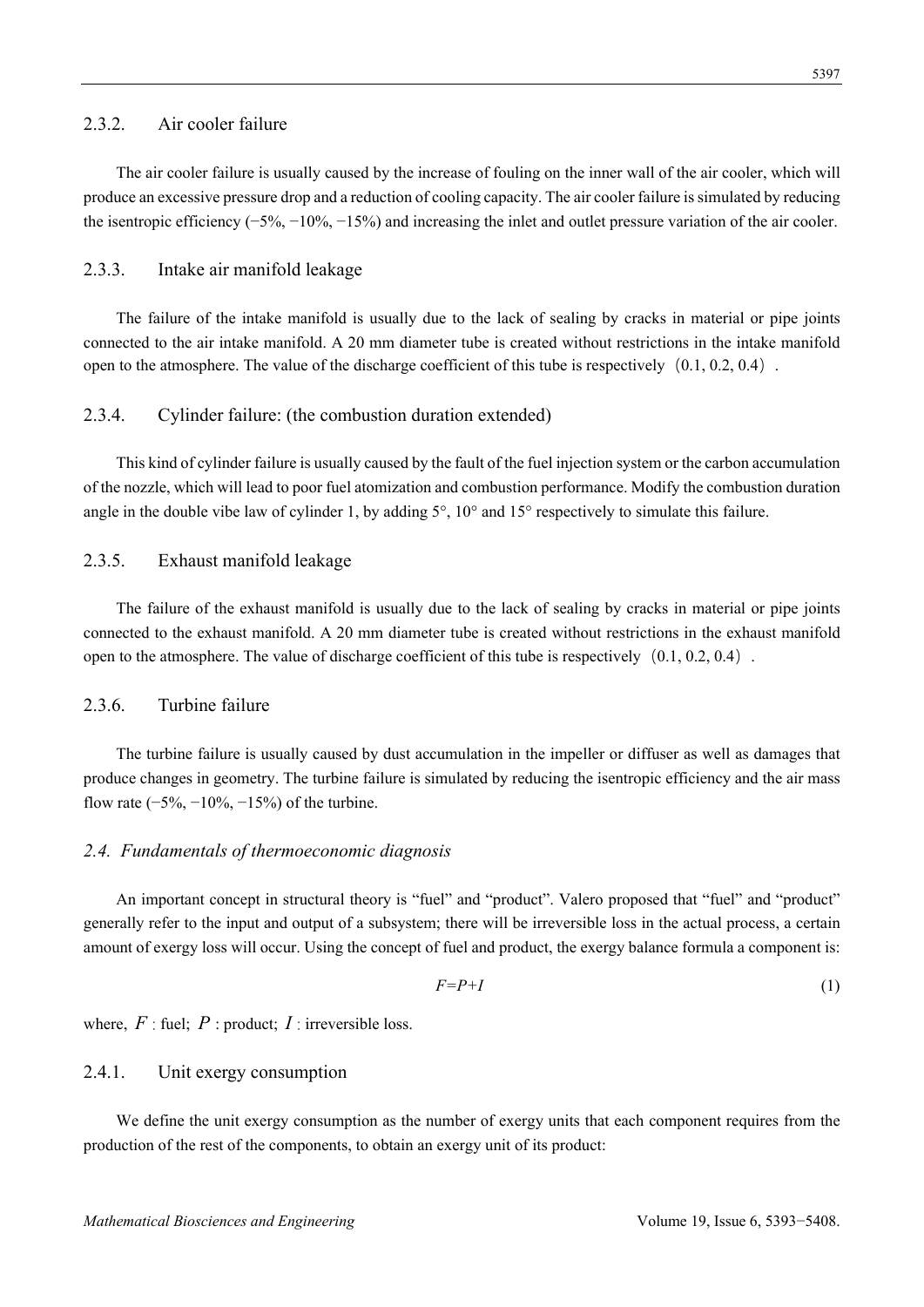$$
k = \frac{F}{P} \tag{2}
$$

where *k* is unit exergy consumption.

The sum of the exergy unit consumptions related to each component is the inverse of exergy efficiency  $\eta_i$ .

$$
k_j = \sum k_{ij} = \sum \frac{F_{ij}}{P_j} = \frac{F_j}{P_j} \tag{3}
$$

Therefore, the production relationship of each component can be expressed as:

$$
P_i = P_{i0} + \sum_{j=1}^{n} k_{ij} P_j, \quad i = 0, 1, \dots, n
$$
\n(4)

where,  $P_i$  is the product of the *i*th component,  $P_{0,i}$  represents the final production of the component *i*,  $k_{ij}$  represents the portion of the *i*th component production needed to get a unit of the *j*th component production.

According to the concept of "fuel" and "product", the unit exergy consumption of each component can be obtained, as shown in Table 3.

| Component              | Fuel                                                             | Product                                                                                               | $\boldsymbol{k}$                                                                     |
|------------------------|------------------------------------------------------------------|-------------------------------------------------------------------------------------------------------|--------------------------------------------------------------------------------------|
| Compressor             | $W_T + E_{\text{val}}$                                           | $E_{xa2}$                                                                                             | $k_l = \frac{W_T + E_{xal}}{E_{xal}}$                                                |
| Air cooler             | $E_{xa2}$                                                        | $E_{xa3}+E_{XO1}$                                                                                     | $k_2 = \frac{E_{xa2}}{E_{xa1} + E_{xa3}}$                                            |
| Intake air<br>manifold | $E_{xa3}$                                                        | $E_{\text{rad}}+E_{\text{rad}}+E_{\text{rad}}+$<br>$E_{\text{va}7} + E_{\text{xa}8} + E_{\text{xa}9}$ | $k_3 = \frac{E_{xa2}}{E_{xa}+E_{xa}+E_{xa}+E_{xa}+E_{xa}+E_{xa}+E_{xa}}$             |
| Cylinder 1             | $E_{xfl}+E_{xa4}$                                                | $W_l + E_{xgl}$                                                                                       | $k_4 = \frac{E_{xfl} + E_{xa4}}{W_1 + E_{xa4}}$                                      |
| Cylinder 2             | $E_{x/2} + E_{xa5}$                                              | $W_2 + E_{xg2}$                                                                                       | $k_5 = \frac{E_{xf2} + E_{xa5}}{W_2 + E_{xo2}}$                                      |
| Cylinder 3             | $E_{xf}E_{xa6}$                                                  | $W_3 + E_{xg3}$                                                                                       | $k_6 = \frac{E_{x/3} + E_{xa6}}{W_3 + E_{xa3}}$                                      |
| Cylinder 4             | $E_{xf4}+E_{xa7}$                                                | $W_4 + E_{xg4}$                                                                                       | $k_7 = \frac{E_{xf4} + E_{xa7}}{W_4 + E_{xa4}}$                                      |
| Cylinder 5             | $E_{xf5}+E_{xa8}$                                                | $W_5 + E_{xg5}$                                                                                       | $k_8 = \frac{E_{x/5} + E_{xa8}}{W_5 + E_{xa5}}$                                      |
| Cylinder 6             | $E_{xf6}+E_{xa9}$                                                | $W_6 + E_{xg6}$                                                                                       | $k_9 = \frac{E_{xf6} + E_{xa9}}{W_6 + E_{xa6}}$                                      |
| Exhaust<br>manifold    | $E_{xgl} + E_{xg2} + E_{xg3} +$<br>$E_{xg4} + E_{xg5} + E_{xg6}$ | $E_{xg7}$                                                                                             | $k_{10} = \frac{E_{xg1} + E_{xg2} + E_{xg3} + E_{xg4} + E_{xg5} + E_{xg6}}{E_{xg7}}$ |
| Turbine                | $E_{xg7}$                                                        | $W_T + E_{xg8}$                                                                                       | $k_{11} = \frac{E_{xg7}}{W_T + E_{xg8}}$                                             |

**Table 3.** Unit exergy consumption of each component.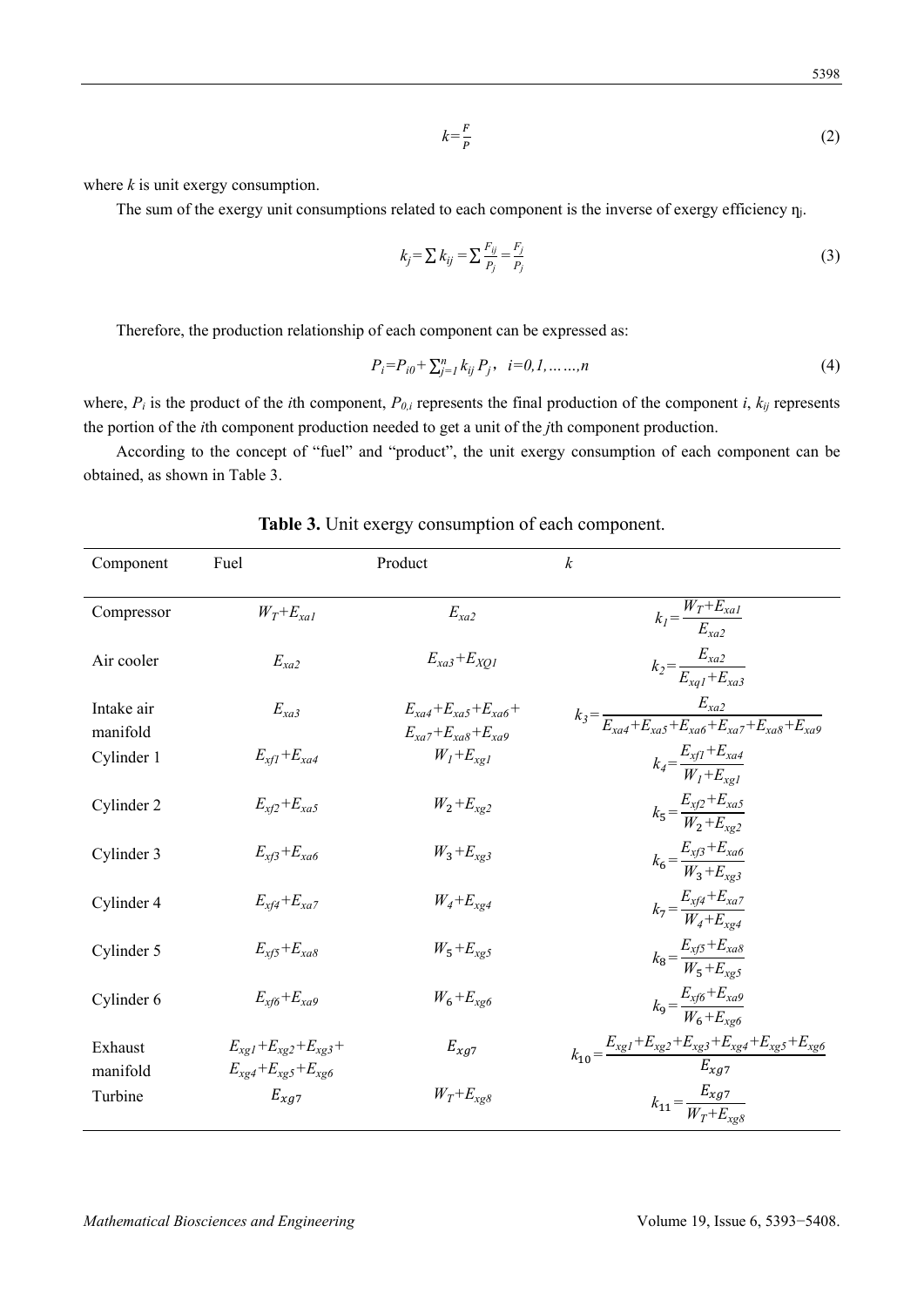The fuel/product diagram is shown in Figure 1. we can see the chosen disaggregation scheme of the system. For each component it is shown the portion of its product which is consumed (as a fuel) by other plant devices.

In Figure 1,  $W_T$  represents the power provided by the turbine;  $E_{\text{xa}1}$  represents air exergy flow at compressor inlet;  $E_{\text{xa2}}$  represents air exergy flow at compressor outlet;  $E_{\text{xa3}}$  represents air exergy flow at the exit of air cooler;  $E_{\text{xa4}}$  $E_{\text{xa9}}$ represents air exergy flow at the inlet of cylinder 1~6;  $W_1~W_6$  represents the output power of cylinders 1~6;  $E_{xg1}$ ~ $E_{xg6}$ indicates exhaust gas exergy flow of cylinders  $1~6$ ;  $E_{xg7}$  represents exhaust gas exergy flow at turbine inlet;  $E_{xg8}$ means exhaust gas exergy flow at turbine outlet; E<sub>XQ1</sub> stands for exergy loss of air cooler.



**Figure 1.** The fuel/product diagram.

# 2.4.2. "Fuel impact" formula

The fuel impact formula was first proposed in [24] and further developed in [25−27]. The fuel impact formula evaluates the "contribution" given by the malfunctioning component the *i*th to the variation of the total plant fuel consumption  $F_{tot}$ .

In a productive structure represented by components having a single product and one or, more entering resources fuels, the fuel impact formula is expressed in finite terms as :

$$
\Delta F_{tot,i} = \sum_{i=1}^{n} \left( \sum_{j=0}^{n} k_{P,j} \Delta k_{ji} \right) P_i + \sum_{i=1}^{n} k_{P,i} \Delta \omega_i \tag{5}
$$

where  $P_i$  is the product of the *i*th component in the reference condition,  $k_{P_i}$  is the unit exergetic cost of the product  $P_i$ of the *j*th component which enters as resource  $E_{ji}$  in the *i*th one,  $k_{ji}$  is the variation between reference and operating conditions of the unit energetic consumption of this resource due to the malfunction, and *i* is the variation of the overall plant production between reference and operating conditions due to the *i*th component.

Assuming that the total product is constant, then equation 6 can be expressed as:

$$
\Delta F_{tot,i} = \sum_{i=1}^{n} \left( \sum_{j=0}^{n} k_{P,j} \Delta k_{ji} \right) P_i \tag{6}
$$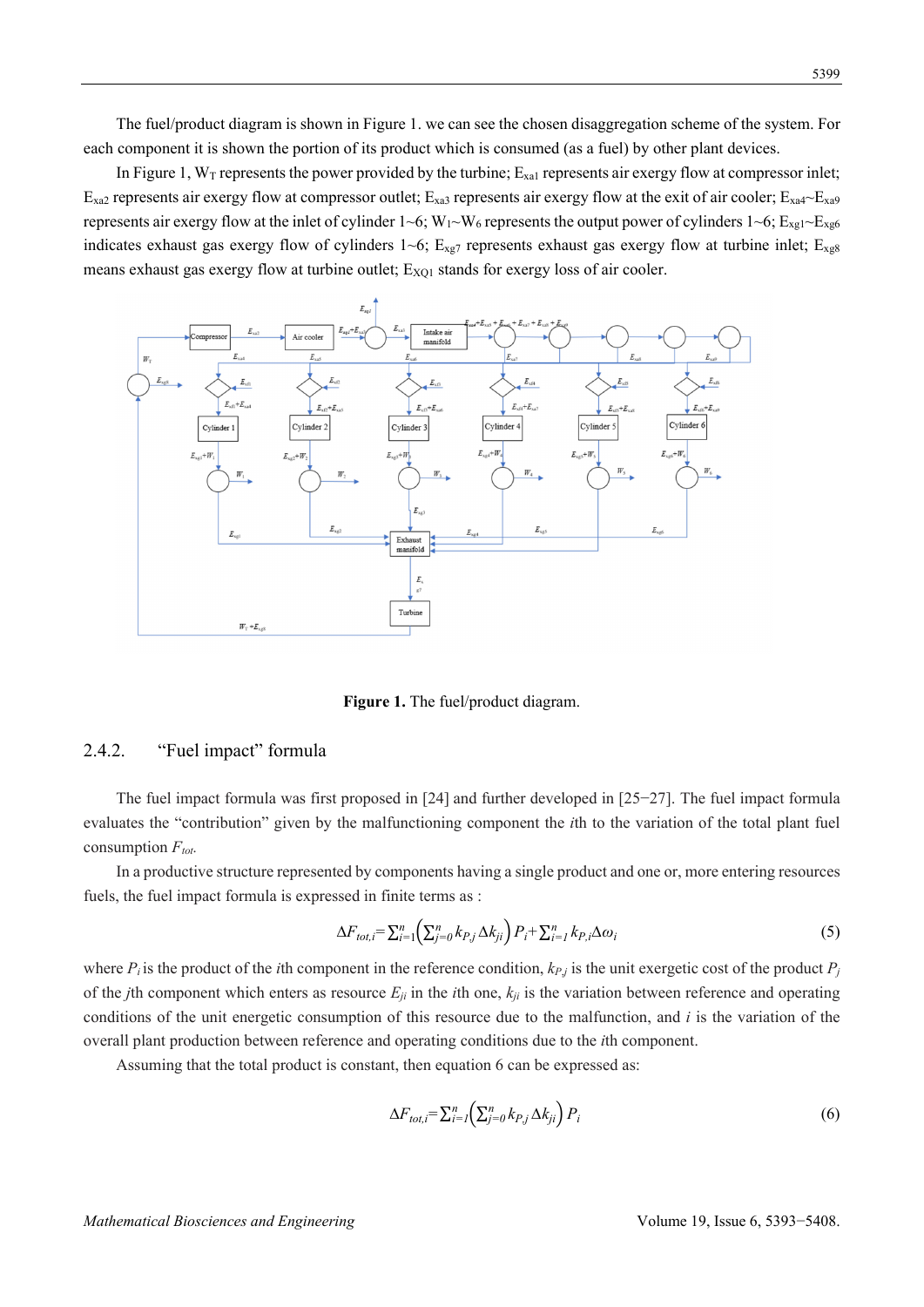# 2.4.3. Malfunction and dysfunction

While the remaining part is due to the variation of component product, Valero et al[24] separated the irreversibility variation into the two terms  $\Delta I_k$  and  $\Delta I_p$ .

$$
\Delta I = \Delta I_{\Delta k} + \Delta I_{\Delta P} = \Delta k P + (k - 1)\Delta P \tag{7}
$$

Research shows that the same amount of additional irreversible loss occurs in different components of the system, and the additional resources required to keep the final output product of the system unchanged are not the same [28−29].

Δ*Ik* and Δ*IP* are parts of the total irreversibility variation of the ith component. Δ*Ik* was defined in [30] as malfunction, which is caused by the change of unit exergy consumption of the component itself. Δ*Ik* was defined in [30] as dysfunction which is induced in the ith component by the malfunctions of the other components and consists of a variation of resources caused by the variation of product  $P_i$  required by the other components.

$$
MF_i = \Delta k_i P_i = \sum_{j=0}^{n} \Delta k_{ji} P_i = \sum_{j=0}^{n} MF_{ji}
$$
\n(8)

$$
DF_i = \sum_{j,h=1}^n \varphi_{ih} \Delta k_{hj} P_j + \sum_{j=1}^n \varphi_{ij} \Delta \omega_j
$$
\n<sup>(9)</sup>

The coefficient  $\varphi_{ii}$  the irreversibility generated in the jth component to obtain a unit of the ith product. According to the definition,  $DF_i$  cannot represent the intrinsic cause of the total fuel variation.

#### **3. Results and discussion**

Thermoeconomic diagnosis is widely used in thermal power plants and gas turbines, etc., but the thermoeconomics research on fault diagnosis of marine diesel engine systems is still in its infancy. The marine diesel engine system is non-linear. The marine diesel engine can be regarded as a large system containing multiple subsystems, and each subsystem has some different degrees of influence on each other. During the operation of the diesel engine, the wear, fatigue, and aging of its components cause failure and deterioration of the system, and also lead to changes in the causal relationship between the various subsystems.

The fault characteristic information of the system will be distorted in the process of transmission. In addition, the transmission path of the fault characteristic information is more than one, which implies that the fault diagnosis of the diesel engine system is a highly complex and difficult task.

#### *3.1. Diagnosis results under single fault conditions*

After the engine model has been validated and the 6 most typical thermodynamic failures are introduced, the fault simulation results are imported into the thermoeconomic model, and compared with the thermoeconomic control group (by reducing the diesel engine speed and circulating fuel injection to keep the same production), the irreversibility variation of each component of the diesel engine system can be obtained, The increased irreversibility variation can be divided into two parts. The analysis of the malfunction is more important, because the malfunction is caused by the change of the component efficiency, and the change of the component efficiency directly affects the performance of the component. The result is shown in Tables 4−9.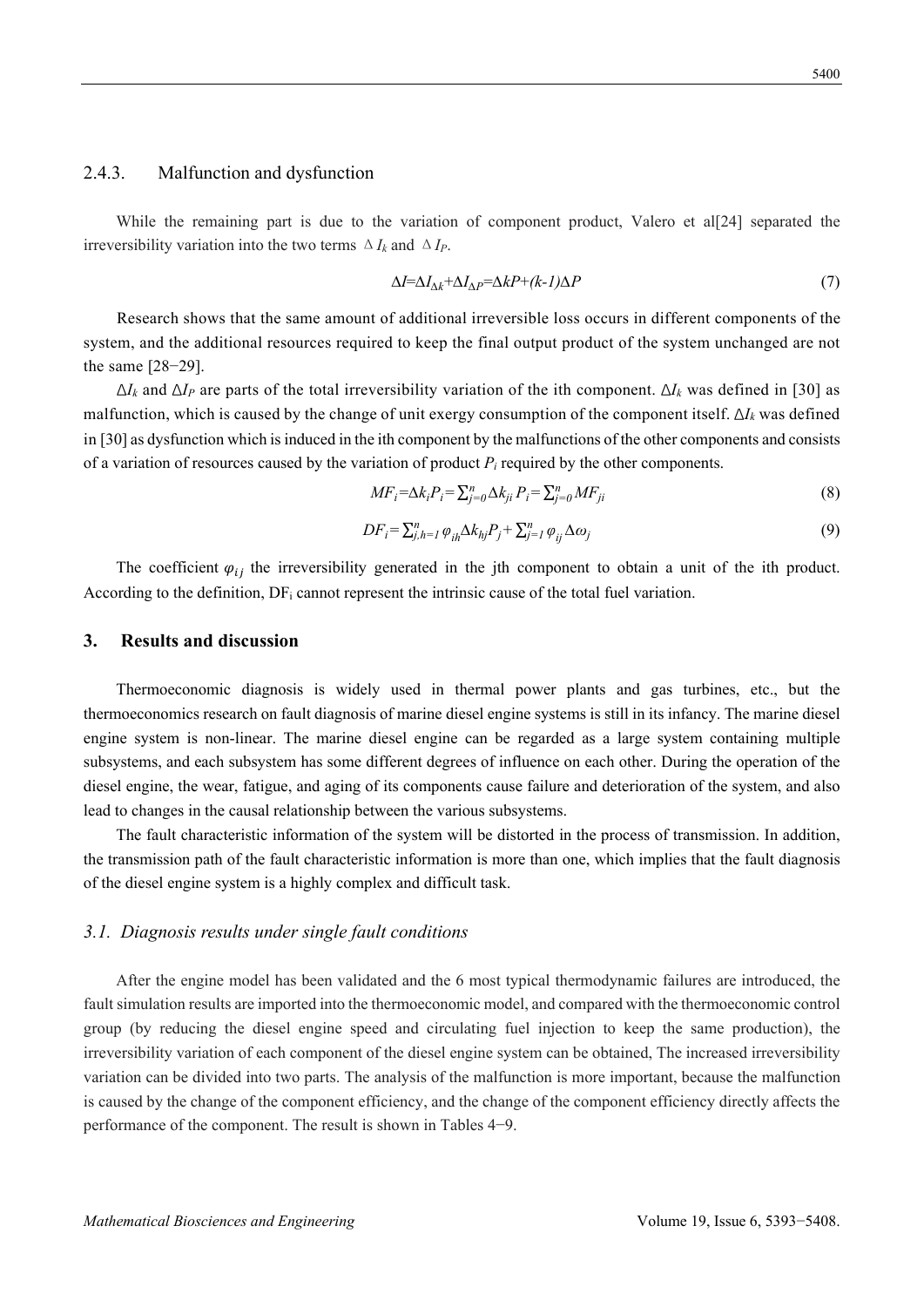|                | Minor    |          | Moderate  |           | Severe    |           |
|----------------|----------|----------|-----------|-----------|-----------|-----------|
|                | $F_i$    | $MF_i$   | $F_i$     | $MF_i$    | $F_i$     | $MF_i$    |
| C <sub>1</sub> | 198.83   | 109.31   | 483.64    | 260.29    | 775.01    | 407.56    |
| C <sub>2</sub> | 102.37   | 46.11    | 230.84    | 100.38    | 385.82    | 161.42    |
| C <sub>3</sub> | $-0.84$  | $-3.83$  | $-17.27$  | $-7.65$   | $-26.82$  | $-11.46$  |
| C <sub>4</sub> | 81.79    | 51.07    | 174.69    | 107.87    | 275.56    | 167.64    |
| C <sub>5</sub> | 82.24    | 51.35    | 174.69    | 107.87    | 275.57    | 167.63    |
| C6             | 81.79    | 51.07    | 174.69    | 107.87    | 275.56    | 167.63    |
| C7             | 82.24    | 51.36    | 173.35    | 107.07    | 272.82    | 166.05    |
| C8             | 78.64    | 49.12    | 169.73    | 104.87    | 268.75    | 163.63    |
| C9             | 18.56    | 51.36    | 37.94     | 107.07    | 57.71     | 165.78    |
| C10            | $-28.75$ | $-21.67$ | $-56.00$  | $-41.91$  | $-89.24$  | $-66.09$  |
| C11            | $-80.87$ | $-52.83$ | $-186.57$ | $-122.22$ | $-274.55$ | $-179.56$ |

**Table 4.** Air compressor failure.

**Table 5.** Air cooler failure.

|                | Minor    |              | Moderate |          | Severe   |          |
|----------------|----------|--------------|----------|----------|----------|----------|
|                | $F_i$    | $MF_i$       | $F_i$    | $MF_i$   | $F_i$    | $MF_i$   |
| C <sub>1</sub> | 26.39    | 14.69        | 164.17   | 90.29    | 301.64   | 163.74   |
| C <sub>2</sub> | 148.35   | 67.3         | 373.67   | 163.44   | 431.48   | 185.25   |
| C <sub>3</sub> | $-17.23$ | $-7.97$      | $-32.29$ | $-14.43$ | $-22.16$ | $-9.71$  |
| C <sub>4</sub> | $-2.68$  | $-1.69$      | 12.36    | 7.72     | 19.67    | 12.23    |
| C <sub>5</sub> | $-2.68$  | $-1.69$      | 12.36    | 7.72     | 19.67    | 12.23    |
| C <sub>6</sub> | $-2.68$  | $-1.69$      | 12.36    | 7.72     | 19.23    | 11.96    |
| C7             | $-2.68$  | $-1.69$      | 9.71     | 6.07     | 18.8     | 11.69    |
| C8             | $-6.26$  | $-3.94$      | 6.18     | 3.86     | 14.86    | 9.24     |
| C9             | $-0.63$  | $-1.69$      | 2.35     | 6.07     | 4.18     | 10.6     |
| C10            | $\theta$ | $\mathbf{0}$ | 4.77     | 3.57     | 4.73     | 3.52     |
| C11            | $-6.74$  | $-4.38$      | $-44.62$ | $-28.86$ | $-65.78$ | $-42.38$ |

# **Table 6.** Intake air manifold leakage.

|                | Minor    |          | Moderate  |          | Severe    |           |
|----------------|----------|----------|-----------|----------|-----------|-----------|
|                | $F_i$    | $MF_i$   | $F_i$     | $MF_i$   | $F_i$     | $MF_i$    |
| C <sub>1</sub> | $-80.53$ | $-45.61$ | $-130.09$ | $-74.54$ | $-184.16$ | $-107.59$ |
| C <sub>2</sub> | 5.46     | 2.56     | 12.15     | 5.76     | 24.5      | 11.83     |
| C <sub>3</sub> | 181.45   | 84.16    | 356.52    | 162.84   | 743.67    | 328.04    |
| C <sub>4</sub> | 47.03    | 29.49    | 90.73     | 56.59    | 185       | 114.07    |
| C <sub>5</sub> | 46.58    | 29.2     | 90.73     | 56.58    | 185       | 114.06    |
| C <sub>6</sub> | 46.58    | 29.2     | 90.73     | 56.58    | 184.54    | 113.78    |
| C7             | 46.58    | 29.21    | 94.37     | 58.82    | 188.19    | 116       |
| C8             | 43.43    | 27.24    | 90.76     | 56.59    | 184.12    | 113.54    |
| C9             | 43.21    | 29.21    | 90.41     | 63.29    | 183.52    | 115.73    |
| C10            | $-15.39$ | $-11.63$ | $-32.58$  | $-24.53$ | $-62.63$  | $-48.83$  |
| C11            | $-37.38$ | $-24.38$ | $-90.28$  | $-58.97$ | $-65.78$  | $-42.38$  |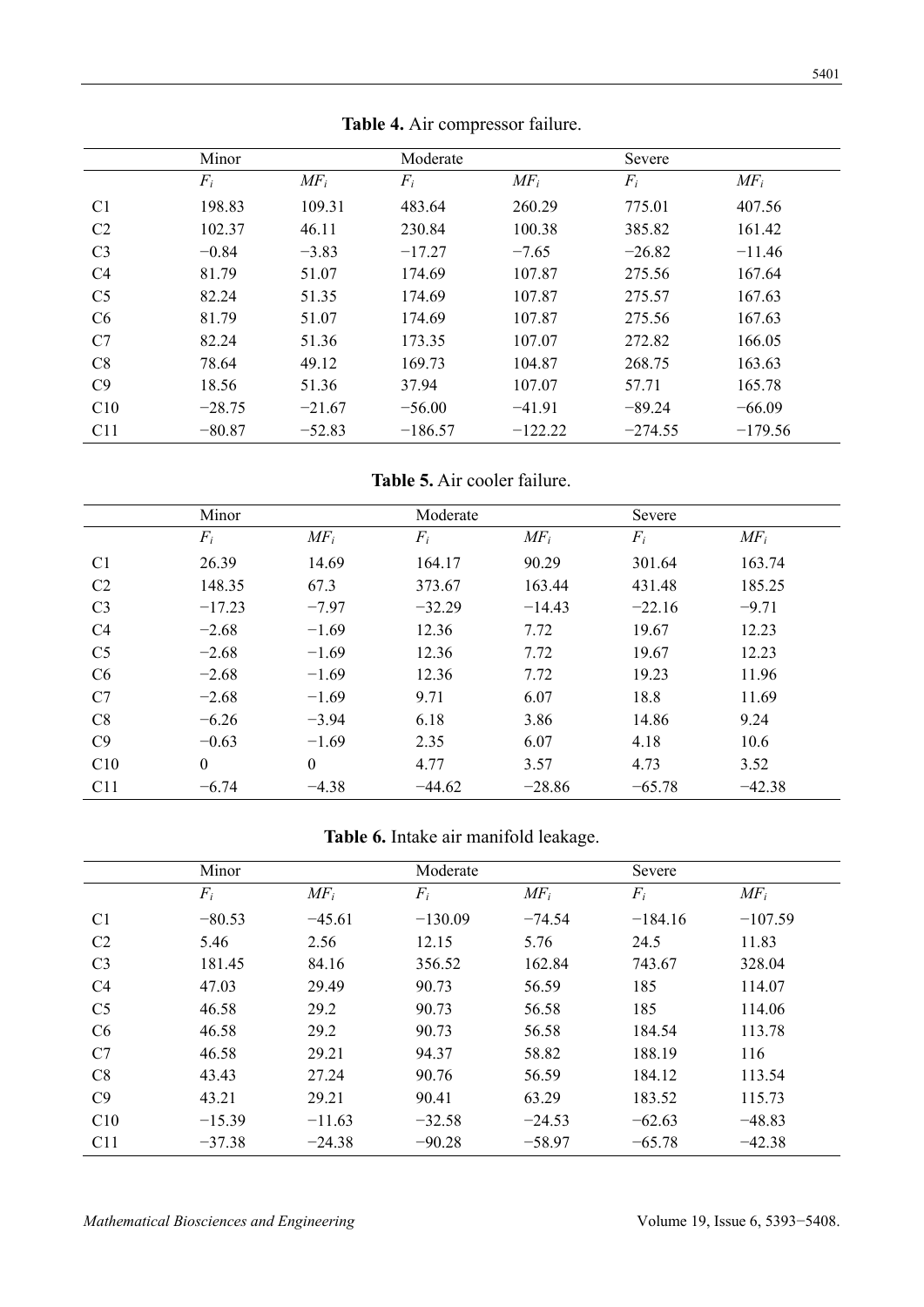|                | Minor    |          | Moderate  |           | Severe    |           |
|----------------|----------|----------|-----------|-----------|-----------|-----------|
|                | $F_i$    | $MF_i$   | $F_i$     | $MF_i$    | $F_i$     | $MF_i$    |
| C <sub>1</sub> | 58.84    | 32.86    | 97.66     | 54.47     | 128.93    | 71.85     |
| C <sub>2</sub> | $-0.69$  | $-0.32$  | $-0.69$   | $-0.32$   | $-1.38$   | $-0.64$   |
| C <sub>3</sub> | $-2.51$  | $-1.18$  | $-4.39$   | $-2.07$   | $-4.39$   | $-2.07$   |
| C4             | 184.31   | 113.14   | 294.48    | 178.01    | 411.86    | 245.07    |
| C <sub>5</sub> | 0.45     | 0.28     | 2.67      | 1.68      | 0.44      | 0.28      |
| C6             | 4.91     | 3.1      | 4.45      | 2.8       | 2.22      | 1.4       |
| C7             | 4.46     | 2.81     | 4         | 2.52      | 6.21      | 3.91      |
| C8             | 5.36     | 3.38     | 11.13     | 7.01      | 15.09     | 9.5       |
| C9             | 6.13     | 16.61    | 9.83      | 26.63     | 12.17     | 32.98     |
| C10            | $-96.58$ | $-73.55$ | $-142.67$ | $-108.82$ | $-189.41$ | $-144.67$ |
| C11            | 0.96     | 0.63     | $-1.9$    | $-1.25$   | $-1.89$   | $-1.24$   |

**Table 7.** Cylinder 1 failure.

Table 8. Exhaust manifold leakage.

|                | Minor    |           | Moderate  |           | Severe    |           |
|----------------|----------|-----------|-----------|-----------|-----------|-----------|
|                | $F_i$    | $MF_i$    | $F_i$     | $MF_i$    | $F_i$     | $MF_i$    |
| C <sub>1</sub> | $-203.3$ | $-137.62$ | $-352.1$  | $-237.99$ | $-660.18$ | $-448.46$ |
| C <sub>2</sub> | 8.58     | 4.81      | 17.19     | 9.61      | 35.4      | 19.84     |
| C <sub>3</sub> | 2.07     | 1.18      | $-2.08$   | $-1.18$   | 4.14      | 2.36      |
| C <sub>4</sub> | 66.06    | 39.44     | 130.7     | 77.48     | 258.11    | 151.11    |
| C <sub>5</sub> | 66.05    | 39.44     | 130.26    | 77.22     | 258.11    | 151.1     |
| C6             | 66.05    | 39.44     | 131.16    | 77.73     | 258.11    | 151.1     |
| C7             | 66.06    | 39.45     | 128.05    | 75.91     | 275.49    | 161.3     |
| C8             | 63.04    | 37.64     | 124.98    | 74.11     | 258.93    | 151.64    |
| C9             | 13.08    | 39.45     | 25.06     | 75.91     | 49.21     | 151.64    |
| C10            | 176.73   | 157.35    | 365.42    | 311.45    | 748.79    | 597.89    |
| C11            | $-58.19$ | $-44.49$  | $-135.75$ | $-100.95$ | $-266.33$ | $-187.88$ |

**Table 9.** Turbine failure.

|                | Minor    |          | Moderate  |          | Severe    |           |
|----------------|----------|----------|-----------|----------|-----------|-----------|
|                | $F_i$    | $MF_i$   | $F_i$     | $MF_i$   | $F_i$     | $MF_i$    |
| C <sub>1</sub> | $-93.79$ | $-52.58$ | $-168.06$ | $-90.64$ | $-230.84$ | $-180.25$ |
| C <sub>2</sub> | $-22.7$  | $-10.58$ | $-35.63$  | $-16.65$ | $-56.71$  | $-24.58$  |
| C <sub>3</sub> | $-0.62$  | $-0.3$   | $-7.44$   | $-3.54$  | $-15.14$  | $-8.25$   |
| C <sub>4</sub> | 9.36     | 5.92     | 137.77    | 96.57    | 231.25    | 151.54    |
| C <sub>5</sub> | 8.91     | 5.64     | 137.33    | 96.29    | 230.54    | 150.24    |
| C6             | 8.91     | 5.64     | 137.33    | 96.29    | 233.17    | 150.29    |
| C7             | 8.91     | 5.64     | 136.44    | 93.74    | 229.57    | 149.75    |
| C8             | 8.91     | 5.64     | 136.44    | 95.74    | 226.93    | 148.91    |
| C9             | 2.02     | 5.64     | 12.21     | 95.74    | 226.71    | 151.86    |
| C10            | 6.71     | 5.11     | $-15.95$  | $-9.4$   | $-37.48$  | $-16.24$  |
| C11            | 177.64   | 95.43    | 398.72    | 259.78   | 623.78    | 390.71    |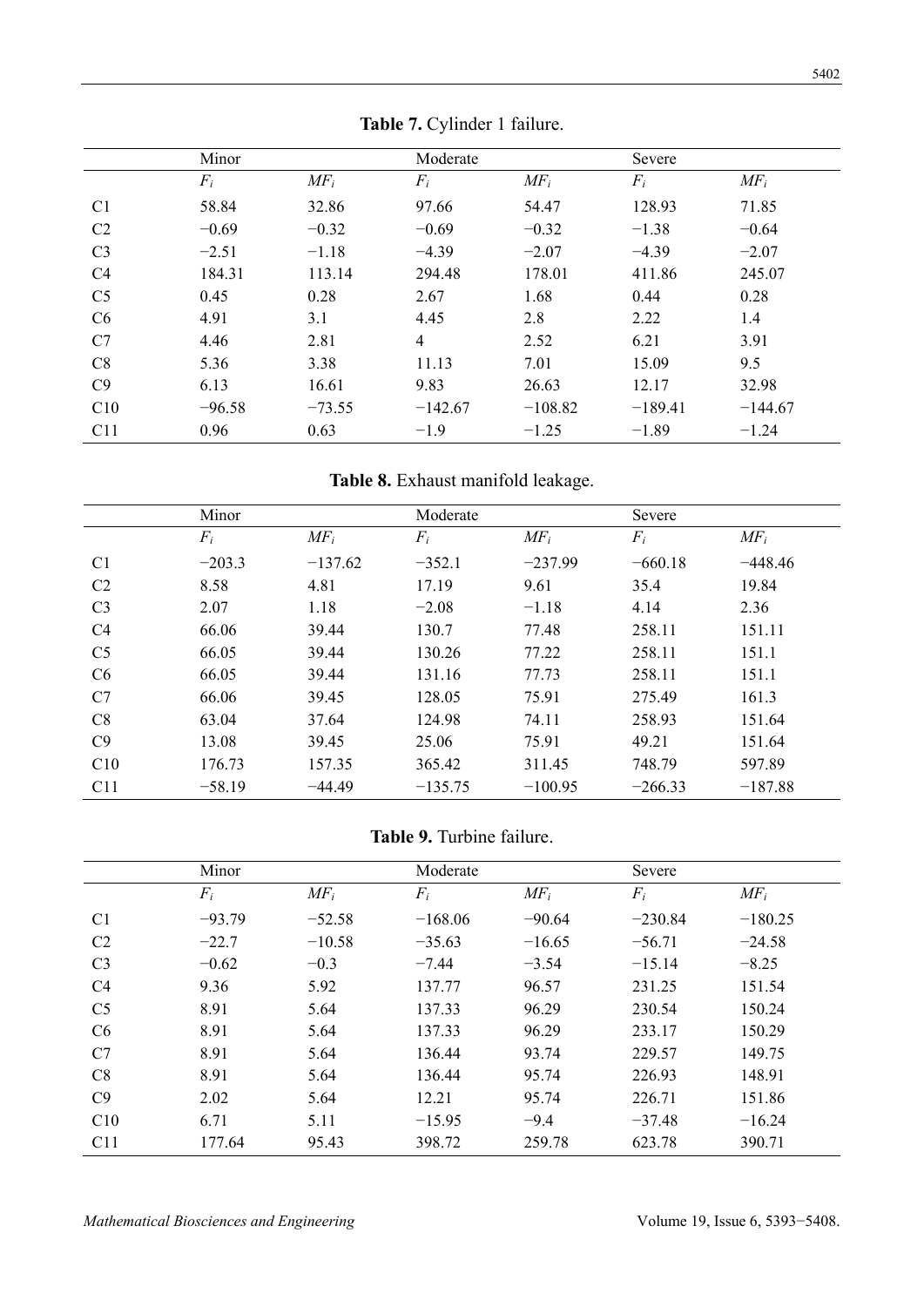It can be seen from Tables 4−9 that when there are component performance degradation or failures in the diesel engine system, the fuel impact cost Δ*F* and malfunction of all components will change. The reason for this phenomenon is that during the operation of the diesel engine system, the performance degradation or failure of one component will propagate to the entire system, This phenomenon explains the propagation of faults in the system, which will change the thermodynamic variables involved in the operation of normal components, and then change the operation state of normal components.

The analysis of the malfunction is more important, because the malfunction is caused by the change of the component efficiency. Take the compressor failure in Table 4 as an example, the compressor efficiency will be reduced when scaling and blocking occur inside the compressor. The reduced efficiency of the compressor leads to changes in the efficiency of other components (such as cylinder efficiency). In the absence of any "true failures" (such as scaling, air leakage, blockage) in these other components, the change in efficiency induced by (complex production interactions within the system) is defined as "induced malfunction". The true source of failure that causes these induced failures is defined as "intrinsic malfunction". For marine diesel engine systems, the component fault MF analyzed by malfunction and dysfunction theory is usually the superposition of "induced malfunction" and "intrinsic malfunction".

It can be found in Tables 4−9 that the intrinsic malfunction of the failed component is the largest numerically, which is greater than the induced malfunction in the normal component. However, in some cases, the value of induced malfunction is very close to the intrinsic malfunction, as shown in Table 5. Considering this situation, the fault diagnosis result can only give a set of fault areas.

In addition, in Tables 5,6 and 8, it is found that the components affected greatly are usually adjacent to the fault source as found by Valero's work. These results can be used to narrow the search range of induced malfunction. Under the conditions of compressor failure and turbine failure, cylinders 1−6 have been greatly affected due to their internal complex chemical reactions, resulting in higher induced malfunction.

In a system with a high degree of coupling between components such as a diesel engine, The propagation phenomenon of component performance degradation or failure is very obvious. Therefore, the malfunction of each component is a superposition of intrinsic malfunction and induced malfunction. Under the assumptions in this section, the fault or performance degradation can be located in the area with a malfunction value.

#### *3.2. Diagnosis results under double fault conditions*

Due to the complicated structure of the marine diesel engine system, the possibility of multiple failures occurring at the same time will exist during the working process of the marine diesel engine. In this case, fault diagnosis will be more difficult. Through the permutation and combination of 6 types of failures, 15 types of double failure cases can be obtained. This article lists four representative cases for analysis.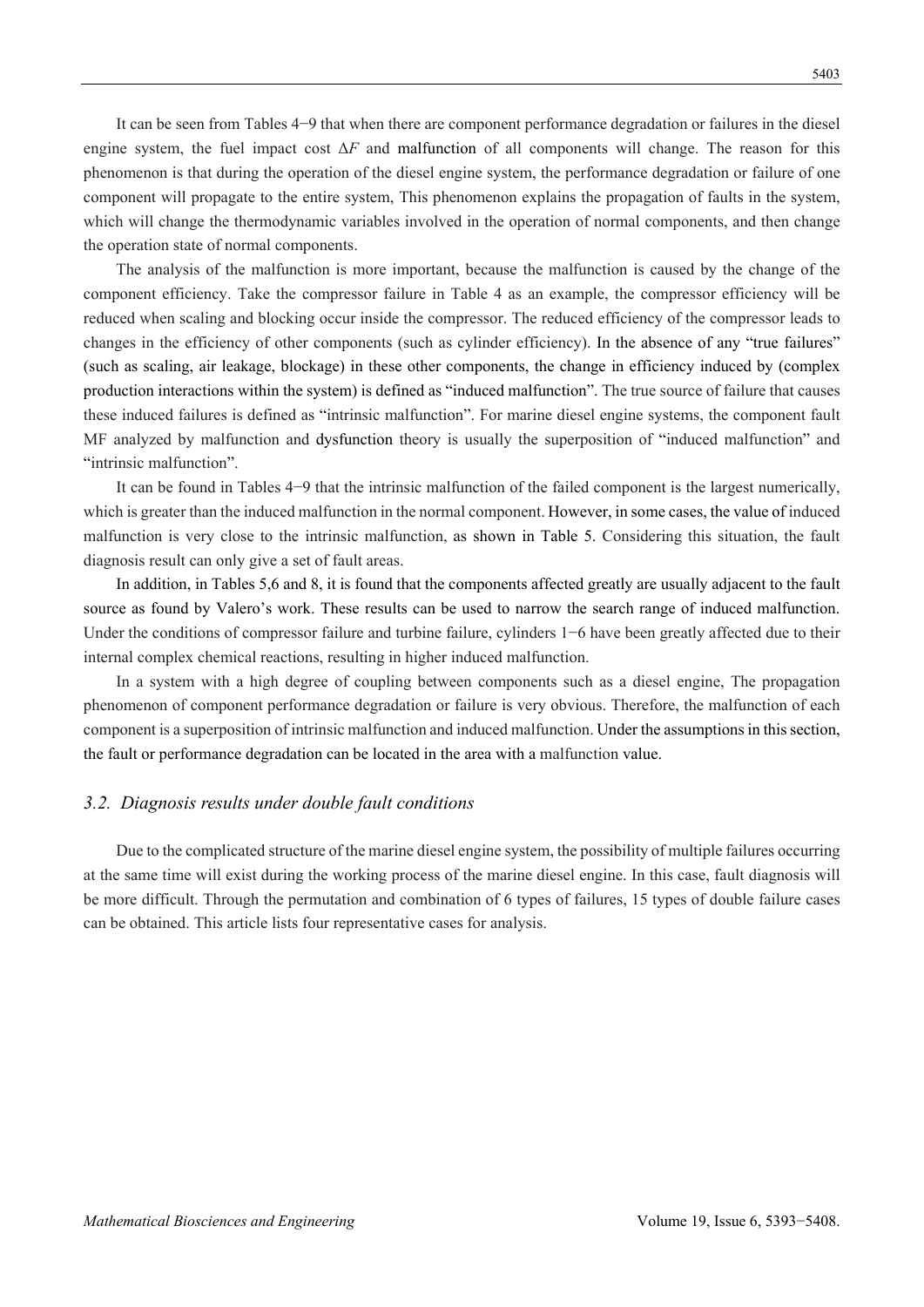|                | Minor     |          | Moderate  |           | Severe    |           |
|----------------|-----------|----------|-----------|-----------|-----------|-----------|
|                | $F_i$     | $MF_i$   | $F_i$     | $MF_i$    | $F_i$     | $MF_i$    |
| C <sub>1</sub> | 248.3     | 136.64   | 566.61    | 305.55    | 913.69    | 481.8     |
| C <sub>2</sub> | 101.49    | 45.76    | 343.51    | 147.91    | 380.51    | 159.72    |
| C <sub>3</sub> | $-10.91$  | $-5.01$  | $-104.46$ | $-46.49$  | $-23.3$   | $-9.99$   |
| C <sub>4</sub> | 249.85    | 152.38   | 483.6     | 286.15    | 730.91    | 418.43    |
| C <sub>5</sub> | 81.27     | 50.79    | 164.89    | 102       | 249.12    | 125.21    |
| C6             | 81.72     | 51.07    | 166.27    | 102.81    | 250.53    | 153       |
| C7             | 84.88     | 53.02    | 169.43    | 104.73    | 250.95    | 153.25    |
| C8             | 84.87     | 53.02    | 172.12    | 106.36    | 249.63    | 152.45    |
| C9             | 23.72     | 65.79    | 45.81     | 130.04    | 63.89     | 184.33    |
| C10            | $-112.92$ | $-85.48$ | $-209.04$ | $-157.71$ | $-309.51$ | $-232.47$ |
| C11            | $-77.26$  | $-50.68$ | $-178.92$ | $-118.1$  | $-264.16$ | $-175.09$ |

Table 10. Cylinder 1 and Air compressor both failure.

**Table 11.** Cylinder 1 and Air cooler both failure.

|                | Minor    |          | Moderate  |          | Severe    |          |
|----------------|----------|----------|-----------|----------|-----------|----------|
|                | $F_i$    | $MF_i$   | $F_i$     | $MF_i$   | $F_i$     | $MF_i$   |
| C <sub>1</sub> | 85.34    | 47.51    | 263.88    | 144.96   | 357.46    | 195.52   |
| C <sub>2</sub> | 147.52   | 66.94    | 370.01    | 161.71   | 503.12    | 216.02   |
| C <sub>3</sub> | $-18.49$ | $-8.56$  | $-36.22$  | $-16.19$ | $-28.15$  | $-12.34$ |
| C <sub>4</sub> | 174.65   | 106.95   | 291.03    | 174.58   | 397.77    | 233.97   |
| C <sub>5</sub> | $-8.43$  | $-5.3$   | 10.92     | 6.83     | 10.34     | 6.44     |
| C6             | $-7.55$  | $-4.75$  | 16.62     | 10.38    | 15.1      | 9.39     |
| C7             | $-4.44$  | $-2.79$  | 12.24     | 7.65     | 17.69     | 11       |
| C8             | $-3.55$  | $-2.23$  | 16.18     | 10.11    | 25.49     | 15.83    |
| C9             | 4.51     | 12.01    | 10.96     | 28.41    | 14.87     | 37.84    |
| C10            | $-77.23$ | $-58.56$ | $-128.57$ | $-96.88$ | $-177.72$ | $-133.4$ |
| C11            | $-6.67$  | $-4.36$  | $-45.79$  | $-29.8$  | $-68.97$  | $-44.82$ |

**Table12.** Air compressor and Air cooler both failure.

|                | Minor    |          | Moderate  |          | Severe    |           |
|----------------|----------|----------|-----------|----------|-----------|-----------|
|                | $F_i$    | $MF_i$   | $F_i$     | $MF_i$   | $F_i$     | $MF_i$    |
| C <sub>1</sub> | 207.26   | 113.87   | 567.88    | 302.87   | 822.59    | 412.1     |
| C <sub>2</sub> | 256.01   | 113.29   | 596.82    | 247.87   | 819.69    | 314.39    |
| C <sub>3</sub> | $-28.7$  | $-12.97$ | $-47.66$  | $-20.27$ | $-40.86$  | $-16.03$  |
| C <sub>4</sub> | 74.28    | 46.32    | 131.08    | 80.53    | 528       | 301.72    |
| C <sub>5</sub> | 74.29    | 46.31    | 131.08    | 80.53    | 527.99    | 301.69    |
| C6             | 74.28    | 46.31    | 130.64    | 80.25    | 528.5     | 301.93    |
| C7             | 73.84    | 46.05    | 129.75    | 79.74    | 524.3     | 299.7     |
| C8             | 70.7     | 44.11    | 125.77    | 77.32    | 522.99    | 299.07    |
| C9             | 16.82    | 45.77    | 29.97     | 79.74    | 123.59    | 301.07    |
| C10            | $-20.06$ | $-15.08$ | $-38.47$  | $-28.5$  | $-8.55$   | $-5.86$   |
| C11            | $-84.37$ | $-54.96$ | $-186.27$ | $-120.8$ | $-296.51$ | $-179.92$ |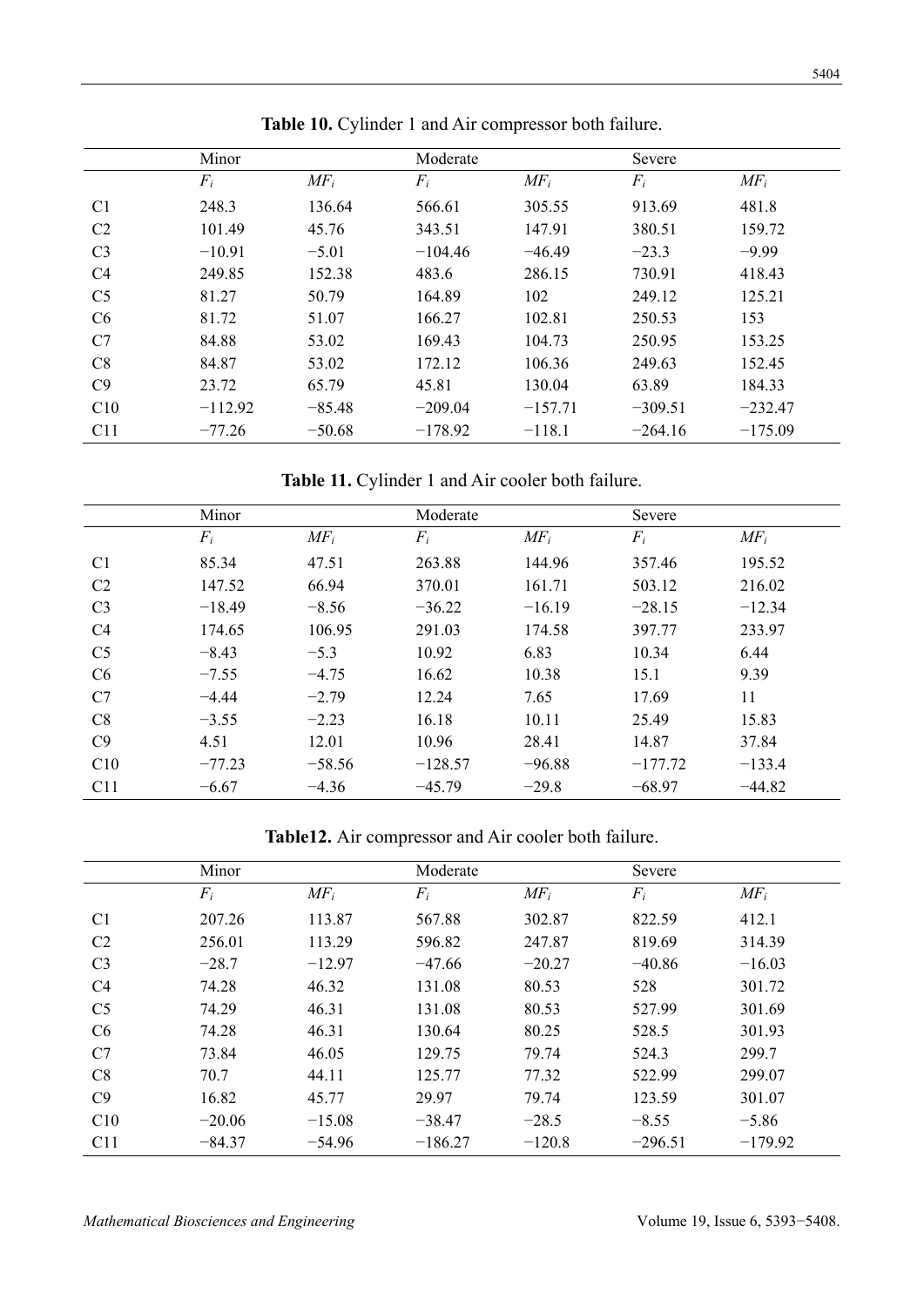From Tables 10−12, it can be found that the failed component still has a larger MF value. Although in this case, the MF of component is a superposition of intrinsic malfunction and induced malfunction. In addition, due to the superposition of induced malfunction, the MF values of some normal components are also relatively large.

|                | Minor     |          | Moderate  |           | Severe    |           |
|----------------|-----------|----------|-----------|-----------|-----------|-----------|
|                | $F_i$     | $MF_i$   | $F_i$     | $MF_i$    | $F_i$     | $MF_i$    |
| C <sub>1</sub> | 156.28    | 86.84    | 373.53    | 205.18    | 258.49    | 135.45    |
| C <sub>2</sub> | 111.17    | 50.56    | 422.93    | 183.84    | 458.12    | 189.39    |
| C <sub>3</sub> | 174.12    | 78.4     | 227.53    | 97.33     | 829.19    | 313.89    |
| C <sub>4</sub> | 131.97    | 81.91    | 268.37    | 163.53    | 1097.89   | 590.3     |
| C <sub>5</sub> | 131.53    | 81.63    | 268.8     | 163.79    | 1098.35   | 590.51    |
| C6             | 131.52    | 81.63    | 268.35    | 163.52    | 1097.86   | 590.25    |
| C7             | 135.17    | 83.86    | 271.6     | 165.43    | 1086.28   | 584.9     |
| C8             | 131.55    | 81.65    | 268.41    | 163.55    | 1081.41   | 582.5     |
| C9             | 29.9      | 83.59    | 57.5      | 165.7     | 221.03    | 584.9     |
| C10            | $-46.74$  | $-35.1$  | $-87.37$  | $-64.76$  | $-79.53$  | $-51.99$  |
| C11            | $-137.51$ | $-89.96$ | $-279.03$ | $-182.68$ | $-432.08$ | $-253.73$ |

**Table 13.** Air compressor failure and Intake air manifold leakage.

In addition, it can be found in Table 13 when the compressor and the intake air manifold fail at the same time, the coupling effect between the failures will cause a larger induced malfunction in the cylinders, leading to a wrong diagnosis result. Such problems existed in 5 cases, and the components which do not have failures are subject to greater induced effects. Therefore, when multiple faults occur at the same time, the thermoeconomic diagnosis method can only narrow the search range of the fault.

In a system with a high degree of coupling between components such as a diesel engine, therefore, the malfunction MFi of each component obtained through the malfunction and dysfunction is the superposition of the intrinsic malfunction and the induced malfunction. The interaction among components is a major obstacle in locating the sources of system malfunctions. In another word, we can get more accurate fault diagnosis results by separating the induced malfunction.

However, from a mathematical point of view, it is almost impossible to use the existing methods of thermoeconomics to isolate induced malfunction. Because a lot of information related to system performance has been lost gradually in the process of the establishment of thermoeconomic model, So the author thinks it is necessary to use other modeling methods to supplement the information that has been lost.

# **4. Conclusions**

In the present work, a 6S50-MC engine model was built with AVL BOOST software which can reproduce engine behavior not only under normal conditions but also under failure conditions. Based on the engine model, the application of thermoeconomics in the field of diesel engine fault diagnosis is studied.

The following conclusions can be made:

(1) The model can reflect the behavior of the diesel engine with a deviation between 2% and 3%. In addition, the model can reproduce engine behavior not only under normal conditions but also under failure conditions.

(2) The thermoeconomic fault diagnosis method can quantify the additional fuel impact cost  $\Delta F$  caused by the fault, and then quantify the additional economic loss caused by the fault, and provide guidance for the repair cycle of the ship.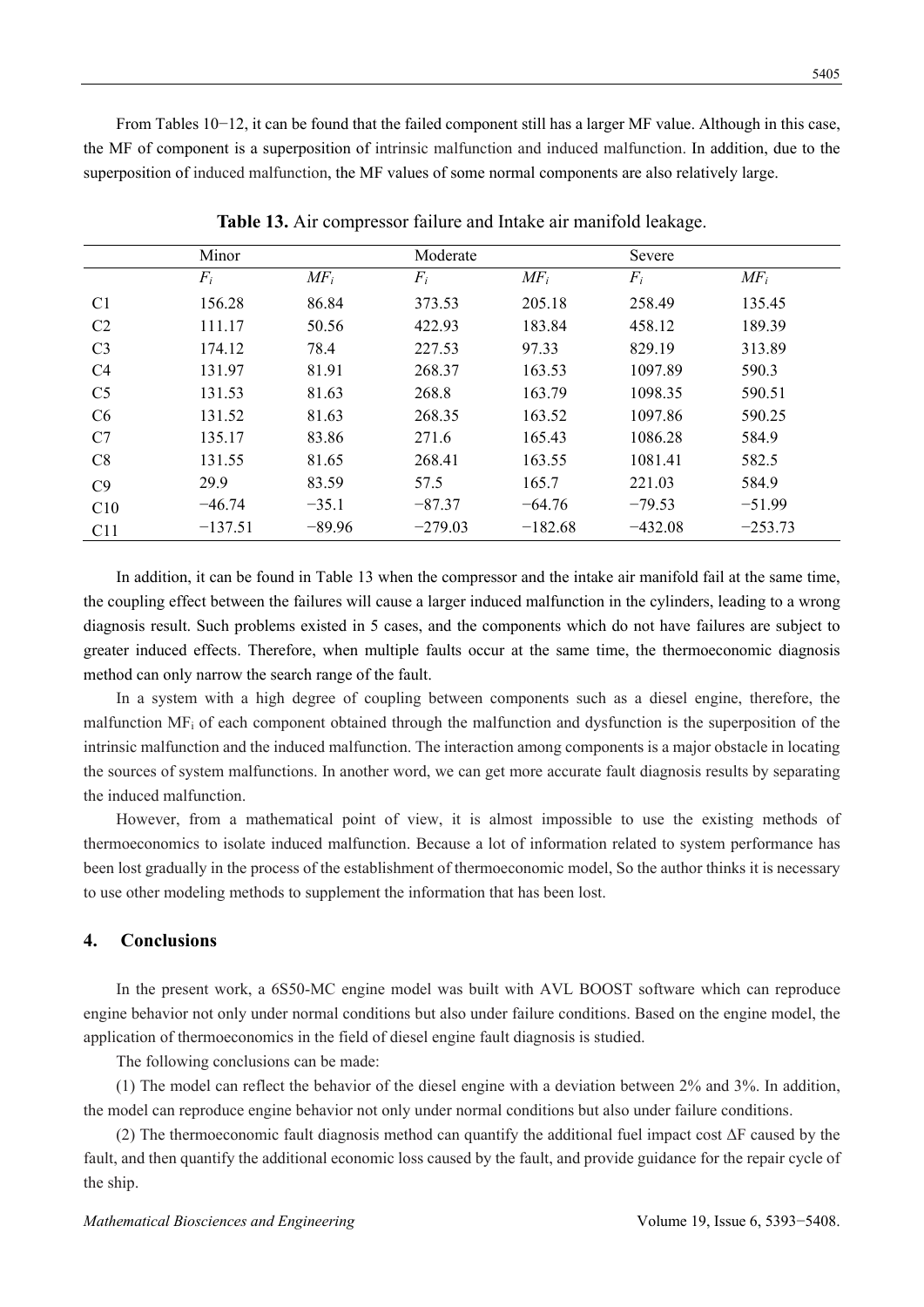(3) In a system with a high degree of coupling between components such as a diesel engine, the component fault MF analyzed by malfunction and dysfunction theory is usually the superposition of "induced malfunction" and "intrinsic malfunction". the thermoeconomic fault diagnosis method cannot accurately locate the fault, but the results can be used to narrow the search range of abnormal components.

(4) This article shows the propagation of faults in diesel engine systems from the perspective of thermoeconomics, which will change the thermodynamic variables involved in the operation of normal components, and then change the operation state of normal components, resulting in induced malfunction in normal components. In addition, this is also the cause of the induced malfunction. Therefore, the interaction between components is the main obstacle to locating the source of system faults. it is necessary to use other modeling methods to supplement the operational parameters of normal components that have been altered to achieve the separation of induced faults. In another word, we can get more accurate fault diagnosis results by separating the induced malfunction.

# **Acknowledgements**

This research was supported by the Intelligent Ship Project of the Ministry of Industry and Information Technology of China (Grant No.2016544).

# **Conflict of interest**

The authors declare there is no conflict of interest.

# **References**

- 1. J. Carlton, J. Aldwinkle, J. Anderson, *Future Ship Powering Options: Exploring Alternative Methods of Ship Propulsion*, Royal Academy of Engineering, London, 2013,.
- 2. B. Haight, Marine propulsion order survey, in *Diesel and Gas Turbine Worldwide*, 2013.
- 3. A. K. S. Jardine, D. Lin, D. Banjevic, A review on machinery diagnostics and prognostics implementing condition-based maintenance, *Mech. Syst. Signal Process.*, **20** (2006), 1483–1510. https://doi.org/10.1016/j.ymssp.2005.09.012
- 4. D. T. Hountalas, A. D. Kouremenos, Development and application of a fully automatic troubleshooting method for large marine diesel engines, *Appl. Therm. Eng.*, **19** (1999), 299–324. https://doi.org/10.1016/S1359-4311(98)00048-9
- 5. V. T. Lamaris, D. T. Hountalas, A general purpose diagnostic technique for marine diesel engines– Application on the main propulsion and auxiliary diesel units of a marine vessel, *Energy Convers. Manage.*, **51** (2010), 740753. https://doi.org/10.1016/j.enconman.2009.10.031
- 6. V. Verda, L. Serra, A. Valero, Effects of the productive structure on the results of the thermoeconomic diagnosis of energy systems, *Int. J. Thermodyn.*, **5** (2002), 127–137.
- 7. A. Valero, F. Lerch, L. Serra, J. Royo, Structural theory and thermoeconomic diagnosis: Part II: application to an actual power plant, *Energy Convers. Manag.*, 43 (2002), 1519–1535. https://doi.org/10.1016/S0196-8904(02)00033-X
- 8. V. Verda, Thermoeconomic analysis and diagnosis of energy utility systems-from diagnosis to prognosis, *Int. J. Thermodyn.*, **7** (2004), **73**–83.
- 9. A. Stoppato, A. Lazzaretto, Exergetic analysis for energy system diagnosis, in *1996 3 rd Biennial Joint Conference on Engineering Systems Design and Analysis, ESDA, (1996), 191–198.*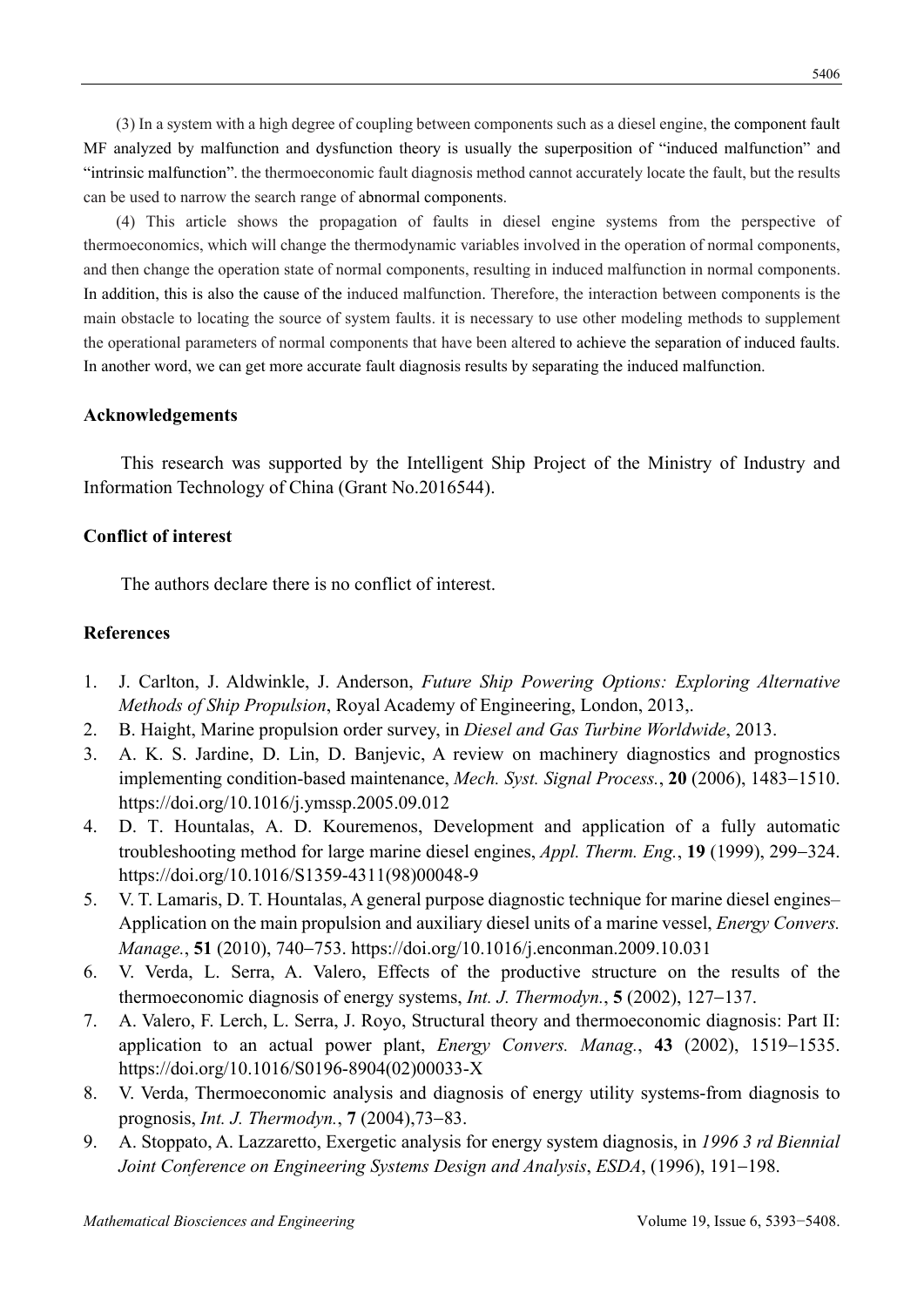- 10. C. Torres, A. Valero, L. Serra, J. Royo, Structural theory and thermoeconomic diagnosis: Part I. on malfunction and dysfunction analysis, *Energy Convers. Manag.*, 43 (2002), 1503–1518. https://doi.org/10.1016/S0196-8904(02)00032-8
- 11. V. Verda, L. Serra, A. Valero, Thermoeconomic diagnosis: zooming strategy applied to highly complex energy systems: Part 1: detection and localization of anomalies, *J. Energy Resour. Technol.*, **127** (2005), 4249. https://doi.org/10.1115/1.1819315
- 12. V. Verda, L. Serra, A. Valero, Thermoeconomic diagnosis: zooming strategy applied to highly complex energy systems: Part 2: on the choice of the productive structure, *J. Energy Resour. Technol.*, **127** (2005), 5058. https://doi.org/10.1115/1.1819314
- 13. J. Zhu, H. Ren, Y. Luo, Simulation research on egr reducing NOX emission of diesel engine, *Int. J. Energy Power Eng.*, 4 (2015), 275–279. https://doi.org/10.11648/j.ijepe.20150405.16
- 14. C. Iclodean, N. Burnete,Computer simulation of CI engines fuelled with biofuels by modelling injection iRate law, *Res. J. Agric. Sci.*, 44 (2012), 249–257.
- 15. T. Firsa, AVL boost simulation of engine performance and emission for compressed natural gas direct injection engine, *J. Energy Environ.*, **6** (2014).
- 16. J. A. P. Rubio, F. Vera-García, J. H. Grau, J. M. Cámara, D. A. Hernandez, Marine diesel engine failure simulator based on thermodynamic model, *Appl. Therm. Eng.*, 144 (2018), 982–995. https://doi.org/10.1016/j.applthermaleng.2018.08.096
- 17. N. X. Khoa, O. Lim, The effects of combustion duration on residual gas, effective release energy, engine power and engine emissions characteristics of the motorcycle engine, *Appl. Energy*, **248** (2019), 54–63. https://doi.org/10.1016/j.apenergy.2019.04.075
- 18. J. Castresana, G. Gabiña, L. Martin, Z. Uriondo, Comparative performance and emissions assessments of a single-cylinder diesel engine using artificial neural network and thermodynamic simulation, *Appl. Therm. Eng.*, **185** (2021), 116343. https://doi.org/10.1016/j.applthermaleng.2020.116343
- 19. D. T. Hountalas, Prediction of marine diesel engine performance under fault conditions, *Appl. Therm. Eng.*, **20** (2000), 1753-1783. https://doi.org/10.1016/S1359-4311(00)00006-5
- 20. H. M. Nahim, R. Younes, H. Shraim, M. Ouladsine,Oriented review to potential simulator for faults modeling in diesel engine, *J. Marine Sci. Tech.*, **21** (2016), 533–551. https://doi.org/10.1007/s00773-015-0358-6
- 21. N. Matulić, G. Radica, S. Nižetić, Engine model for onboard marine engine failure simulation, *J. Therm. Anal. Calorim.*, **141** (2020), 119–130. https://doi.org/10.1007/s10973-019-09118-3
- 22. M. Cheliotis, I. Lazakis, G. Theotokatos, Machine learning and data-driven fault detection for ship systems operations, *Ocean Eng.*, **216** (2020), 107968. https://doi.org/10.1016/j.oceaneng.2020.107968
- 23. C. Dere, C. Deniz, Effect analysis on energy efficiency enhancement of controlled cylinder liner temperatures in marine diesel engines with model based approach, *Energ. Conversion Manag.*, **220** (2020), 113015. https://doi.org/10.1016/j.enconman.2020.113015
- 24. A. Valero, M. A. Lozano, C. Torres, Theory of perturbations, in *On Causality in Organized Eenergy Systems*, Pergamon Press, (1990), 409-420.
- 25. M. Reini, *Analisi e Sviluppo dei Metodi Termoeconomici per lo Studio Degli Impianti di Conversione Dell'Energia*, PhD thesis, The University of Padova, 1994.